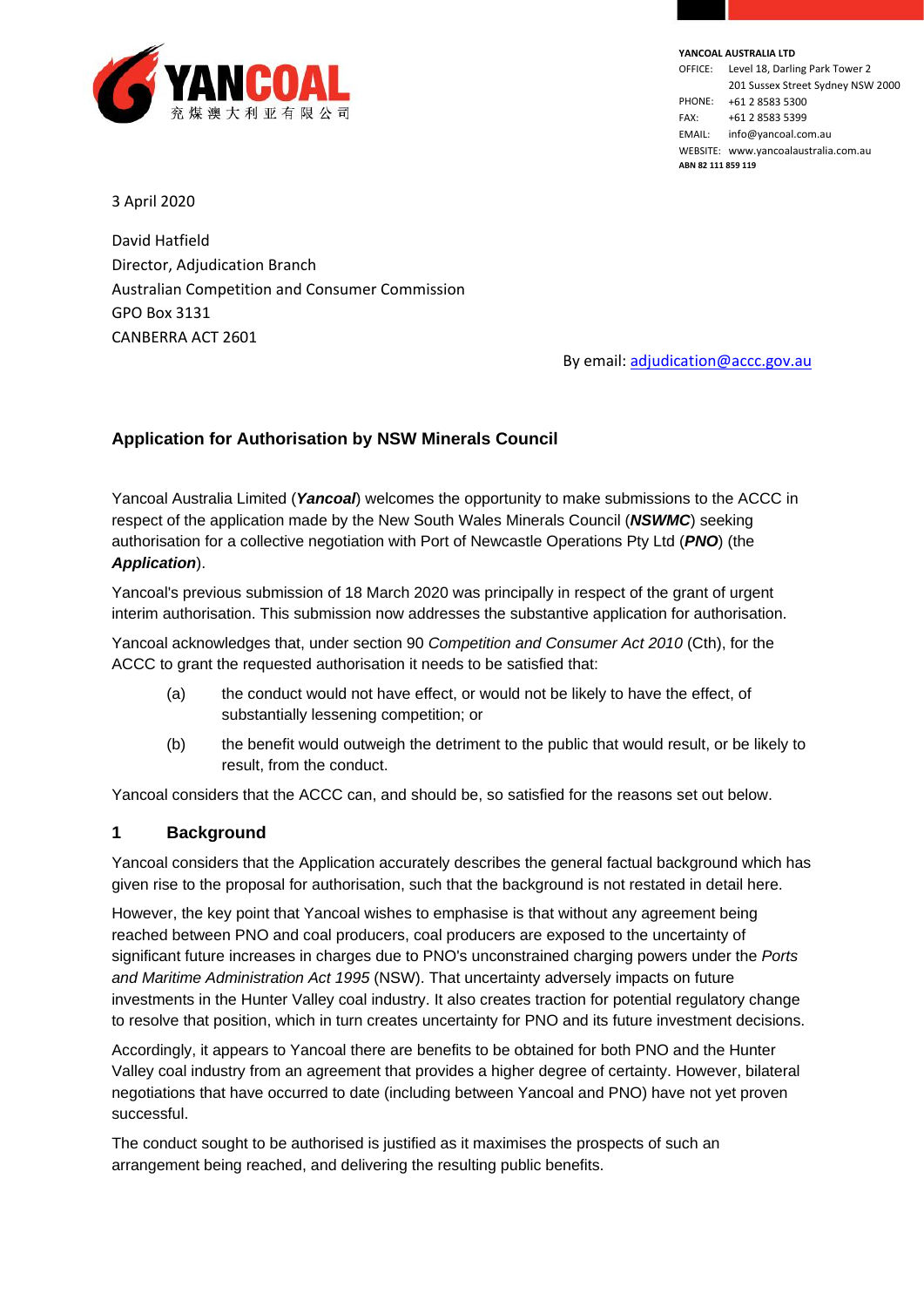# <span id="page-1-1"></span>**2 No lessening of competition**

The impact on competition needs to be assessed by comparing the likely future state of competition with and without the conduct.

However, there is no real competition for channel services in either case, such that Yancoal considers it is clear that the conduct would not have the effect or likely effect of substantially lessening competition in the market for such services.

In particular, Yancoal holds that view because:

- (a) the Port of Newcastle channel has substantial surplus capacity (such that there is no competition to obtain or secure limited access); and
- (b) coal producers are effectively price takers given PNO's unconstrained charging powers under the *Ports and Maritime Administration Act 1995* (NSW) (such that there is no competition in respect of price).

To the extent it is suggested that coal producers are somehow competing with each other by engaging in bilateral negotiations with PNO, Yancoal suggests that for the reasons set out in section [3.1](#page-1-0) below, that competition is very weak at best.

Accordingly, Yancoal submits that the proposed conduct can be authorised on the basis that it will not have the effect or likely effect of substantially lessening competition in a market.

## **3 Public benefits**

Yancoal also agrees with the key points raised in the Application as to why the conduct will result in public benefits.

In particular, Yancoal wishes to emphasise that collective negotiations will have the following critical benefits:

## <span id="page-1-0"></span>**3.1 Improving the prospects of a beneficial negotiated outcome**

Yancoal's experience is that the bilateral negotiations have been difficult, principally because:

- (a) individual coal producers are, unsurprisingly, reticent to reach an arrangement with PNO that might be less favourable than an outcome reached by another producer – putting the first producer at a disadvantage in markets for the sale of coal, with that reticence providing a real barrier to a beneficial outcome being reached;
- (b) there is an inequality of bargaining power that exists between an individual coal producer and PNO, where the coal producer is dependent on PNO's services but PNO is not particularly dependent on even the largest users – particularly where it has statutory rights to simply increase its pricing; and
- (c) the proposed agreements relate to issues that are relevant to the port and coal industry as a whole, such as future capital expenditure at the port, and the impact on prices paid by coal producers.

Yancoal submits that a collective negotiation would assist in rectifying each of those issues and materially improve the prospects of a negotiated outcome being reached.

Yancoal also considers the resolution of a negotiated outcome would deliver very clear public benefits.

In particular, such an outcome would create long term certainty for both coal producers and PNO as to the future pricing profile, creating a far more favourable environment for future investment in both coal production and port infrastructure (including in respect of PNO's potential non-coal growth prospects such as the proposed container terminal).